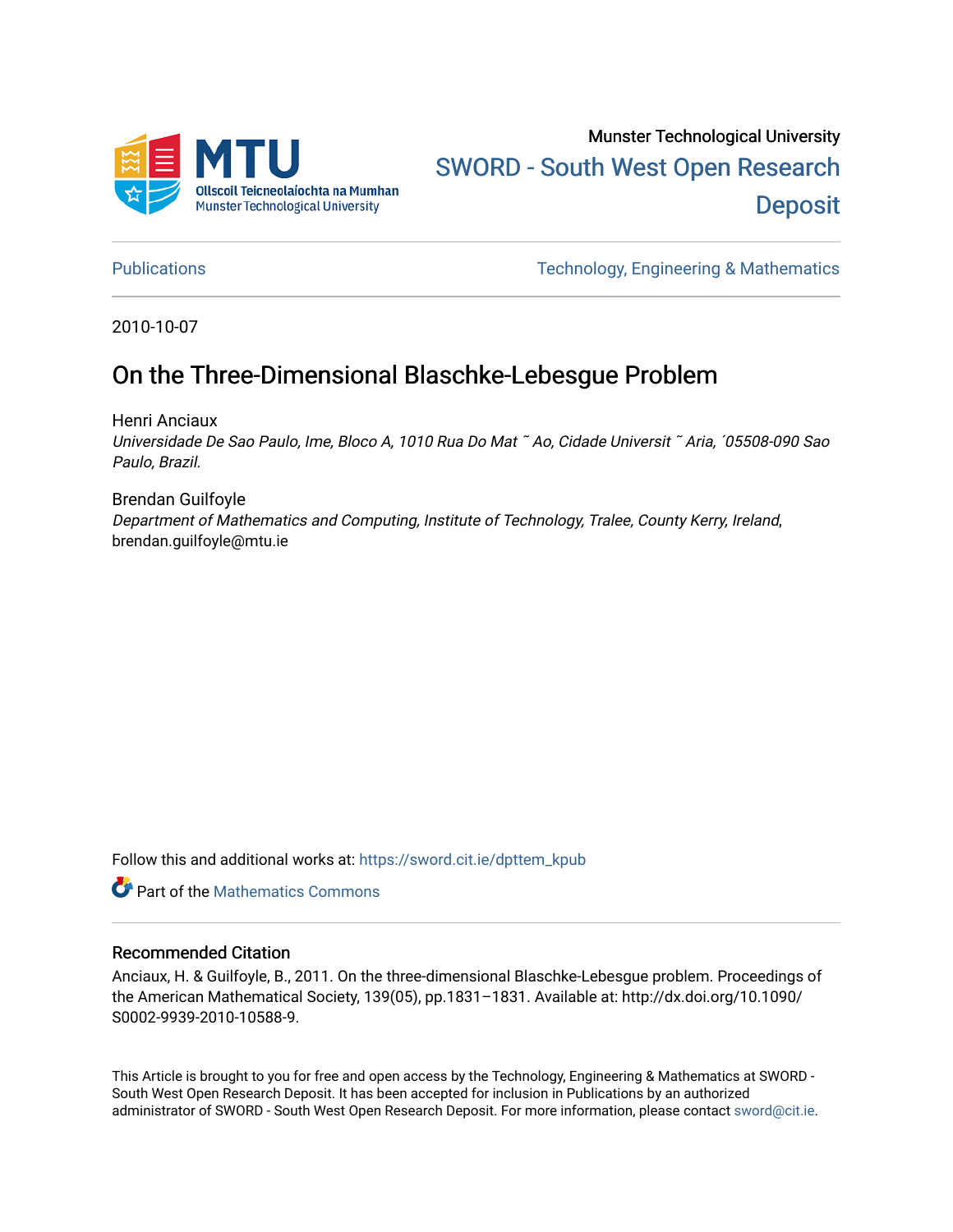# On the three-dimensional Blaschke-Lebesgue problem

Henri Anciaux<sup>∗</sup> , Brendan Guilfoyle

#### Abstract

The width of a closed convex subset of  $n$ -dimensional Euclidean space is the distance between two parallel supporting hyperplanes. The Blaschke-Lebesgue problem consists of minimizing the volume in the class of convex sets of fixed constant width and is still open in dimension  $n \geq 3$ . In this paper we describe a necessary condition that the minimizer of the Blaschke-Lebesgue must satisfy in dimension  $n = 3$ : we prove that the smooth components of the boundary of the minimizer have their smaller principal curvature constant, and therefore are either spherical caps or pieces of tubes (canal surfaces).

2000 MSC: 52A40, 52A15

#### Introduction

The width of a convex body B in n-dimensional Euclidean space in the direction  $\vec{u}$ is the distance between the two supporting hyperplanes of B which are orthogonal to  $\vec{u}$ . When this distance is independent of  $\vec{u}$ , B is said to have constant width. The ratio  $\mathcal{I}(B)$  of the volume of a constant width body to the volume of the ball of the same width is a homothety invariant, as is the isoperimetric ratio. Moreover, the maximum of  $\mathcal{I}(B)$ , like the minimum of the isoperimetric ratio, is attained by round spheres. However, while the isoperimetric ratio is not bounded from above, the infimum of  $\mathcal I$  is strictly positive, since compactness properties of the space of convex sets ensures the existence of a minimizer. It is known by the work of Blaschke and Lebesgue that the Reuleaux triangle, obtained by taking the intersection of three discs centered at the vertices of an equilateral triangle, minimizes  $\mathcal I$  in dimension  $n = 2$ . The determination of the minimizer of  $\mathcal I$  in any dimension is referred to as the Blaschke-Lebesgue problem.

Recently several simpler solutions of the problem in dimension 2 have been given (see [\[Ba\]](#page-10-0),[\[Ha\]](#page-10-1)), however the Blaschke-Lebesgue problem in dimension  $n \geq 3$  appears to be very difficult to solve and remains open. A crucial step in solving the Blaschke-Lebesgue problem in dimension  $n = 2$  consists of proving that the boundary of the minimizer is made up of arcs of circles of radii equal to the width, and hence the smooth parts of the boundary have constant curvature.

In this paper we give a property of the minimizer of the Blaschke-Lebesgue in dimension  $n = 3$  which generalizes the constant curvature condition observed in

<sup>∗</sup>The first author is supported by Science Foundation Ireland (Research Frontiers Program)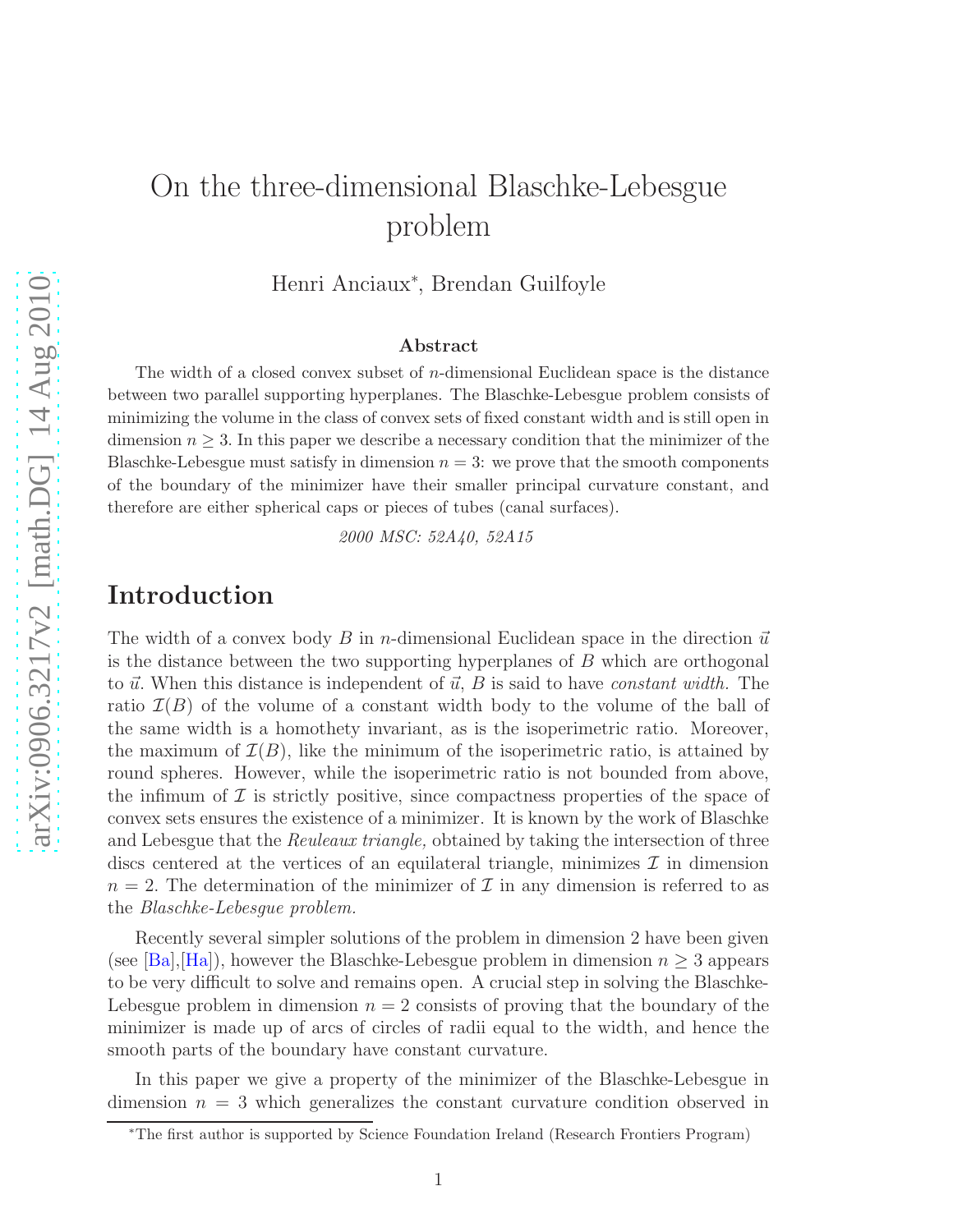dimension  $n = 2$  (here and in the following, "smooth" means "continuously twice differentiable"):

Main Theorem: Let B be a local minimizer of the Blaschke-Lebesgue problem in  $\mathbb{R}^3$  with constant width 2w.

Then the smooth parts of its boundary have their smaller principal curvature constant and equal to 1/2w.

It is easily seen that the boundary of a constant width body in  $\mathbb{R}^3$  cannot be made up only of spherical caps, so the minimizer of the Blaschke-Lebesgue problem must have a more complicated geometry. On the other hand, K. Shiohama and R. Takagi proved in [\[ST\]](#page-10-2) that a non-spherical surface with one constant principal curvature must be a canal surface, i.e. the envelope of a one-parameter family of spheres, or, equivalently, a tube over a curve (i.e. the set of points which lie at a fixed distance from this curve). Thus the main theorem implies the following:

**Corollary:** Let B be a local minimizer of the Blaschke-Lebesgue problem in  $\mathbb{R}^3$  with constant width 2w.

Then the smooth parts of its boundary are spherical caps or pieces of tubes, both of them with radius equal to the width 2w of B.

We observe that the constant width body having the best known ratio  $\mathcal{I}$ , Meissner body ([\[CG\]](#page-10-3), [\[GK\]](#page-10-4), [\[Ba\]](#page-10-0)) satisfies this criteria: it is made up of four spherical caps centered at the vertices of a tetrahedron, and three tubes over three arcs of circles. Therefore we cannot discard the possibility that it is the solution of the Blaschke-Lebesgue problem, although one might expect the minimizer to have tetrahedral symmetry. Another interesting constant width body is the one obtained by rotation of the Reuleaux triangle about an axis of symmetry. It is known that the latter minimizes the ratio  $\mathcal I$  among constant width bodies with rotational symmetry (see [\[CCG\]](#page-10-5), [\[AG\]](#page-10-6)). It is also interesting to note that this body satisfies our criteria as well: one part of its boundary is a spherical cap, and the other one is a tube over an arc of a circle. However, it has a bigger ratio  $\mathcal I$  than Meissner's, which in particular proves that the solution of the Blaschke-Lebesgue problem does not have rotational symmetry.

In the light of our result, the most difficult issue to address seems to be that of the regularity. We cannot exclude a priori that the boundary of the minimizer of the Blaschke-Lebesgue problem is singular everywhere and the traditional techniques of regularity theory (e.g. those used for harmonic maps or minimal surfaces) do not seem to apply here. On the other hand, assuming that the minimizer is made up of a finite number of smooth parts, our result reduces the problem to a kind of combinatoric (though not easy) one: minimize the volume among the convex bodies whose boundaries are made up of spherical caps and pieces of tubes, all of them of the same radius.

As in [\[Ba\]](#page-10-0), [\[Ha\]](#page-10-1) and [\[AG\]](#page-10-6), our proof is based on the analysis of the support function s which characterizes a convex body  $B$  of constant width  $2w$ . The first point consists of evaluating the volume of B and the area of its boundary in terms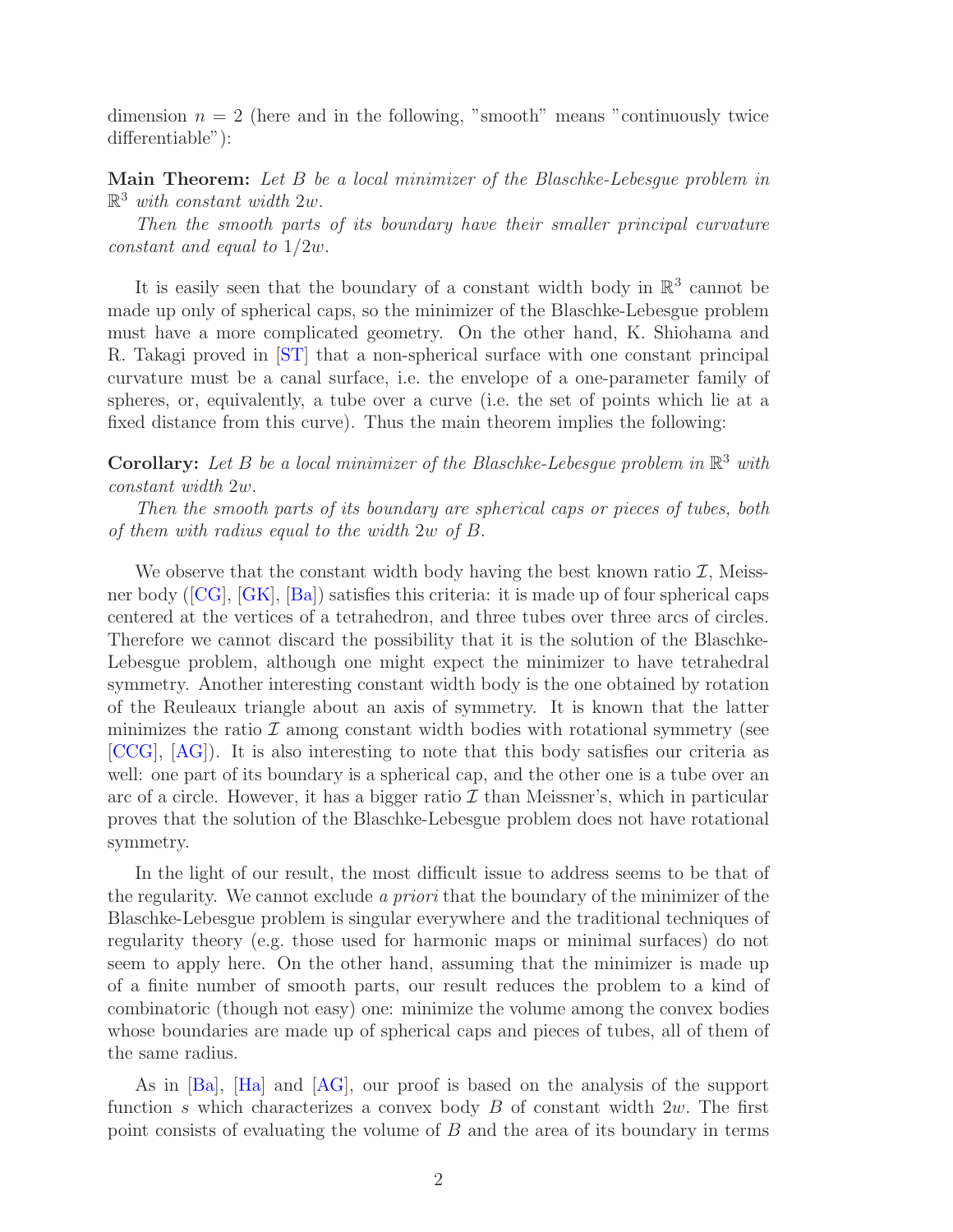of w and the function  $h = s-w$  (Theorem [2\)](#page-4-0). Our formula allows us in particular to prove easily the famous Blaschke formula, a functional relation between the volume, the area and the width of  $B$ , and to recover the fact that the ratio  $\mathcal I$  is maximized by round spheres. A crucial point is then the following observation, stated in  $|GK|$ : flowing the boundary of a convex body along its inward unit normal vector field preserves the constant width condition, as long as the evolving surface remains convex. Moreover, the ratio  $\mathcal I$  decreases along the flow, so the minimizer of  $\mathcal I$  must occur at the latest time such that convexity holds, and therefore must be singular. This issue is easily controlled since the function  $h$  is invariant along the normal flow, while the width 2w decreases linearly. Thus, there exists a positive number  $w_0(h)$ such that for any  $w \geq w_0(h)$ , the function  $s = h+w$  is the support function of some convex body of constant width  $2w$ . Hence, we can restrict the minimization process to the class of support functions of the form  $s = h + w_0(h)$ , while all the necessary information is carried by the function  $h$ . The main theorem is then obtained as follows: assuming that the smaller principal curvature is not constant on some smooth part of the boundary, we compute the second variation of  $\mathcal I$  for a suitable local deformation of h to get a contradiction.

The authors wish to thank the referee for correcting the statement of Theorem [3.](#page-5-0)

#### 1 The geometry of constant width bodies

Let B be a convex body in  $\mathbb{R}^n$  and denote by s its support function, i.e.  $s(u)$  =  $\sup_{x\in B}\langle u,x\rangle, \forall u\in \mathbb{S}^{n-1}$ . Then the width  $w(u)$  of B in the direction u is related to the support function by the following formula:

$$
2w(u) = s(u) + s(-u),
$$

where  $-u$  is the antipodal point of u in  $\mathbb{S}^{n-1}$ . It is known (see [\[Ho\]](#page-10-7), [\[Ba\]](#page-10-0)) that if B has constant width it must be strictly convex; moreover it is proven in [\[Ho\]](#page-10-7) that the support function s of a constant width body is  $C^{1,1}$ , i.e. it admits first derivatives which are Lipschtiz continuous. By the Rademacher theorem, it follows that the second derivatives are well defined almost everywhere and bounded. This fact will be important later on; since the geometry of the boundary of B will be expressed in terms of the Hessian of h.

If B is a strictly convex body in  $\mathbb{R}^n$  whose support function s belongs to  $C^{1,1}$ , the following map

$$
f: \mathbb{S}^{n-1} \to \mathbb{R}^n
$$
  

$$
u \mapsto s(u).u + \nabla s(u)
$$

is a parametrization of its boundary and u is the Gauss map of  $\partial B$ .

Given an arbitrary strictly convex body B, let  $w \in \mathbb{R}$  be the mean of its support function s on  $\mathbb{S}^{n-1}$ :

$$
w := \frac{\int_{\mathbb{S}^{n-1}} s(u) dA}{\int_{\mathbb{S}^{n-1}} dA},
$$

where  $dA$  denotes the canonical volume form on  $\mathbb{S}^{n-1}$ , and introduce the zero mean map  $h := s - w$ .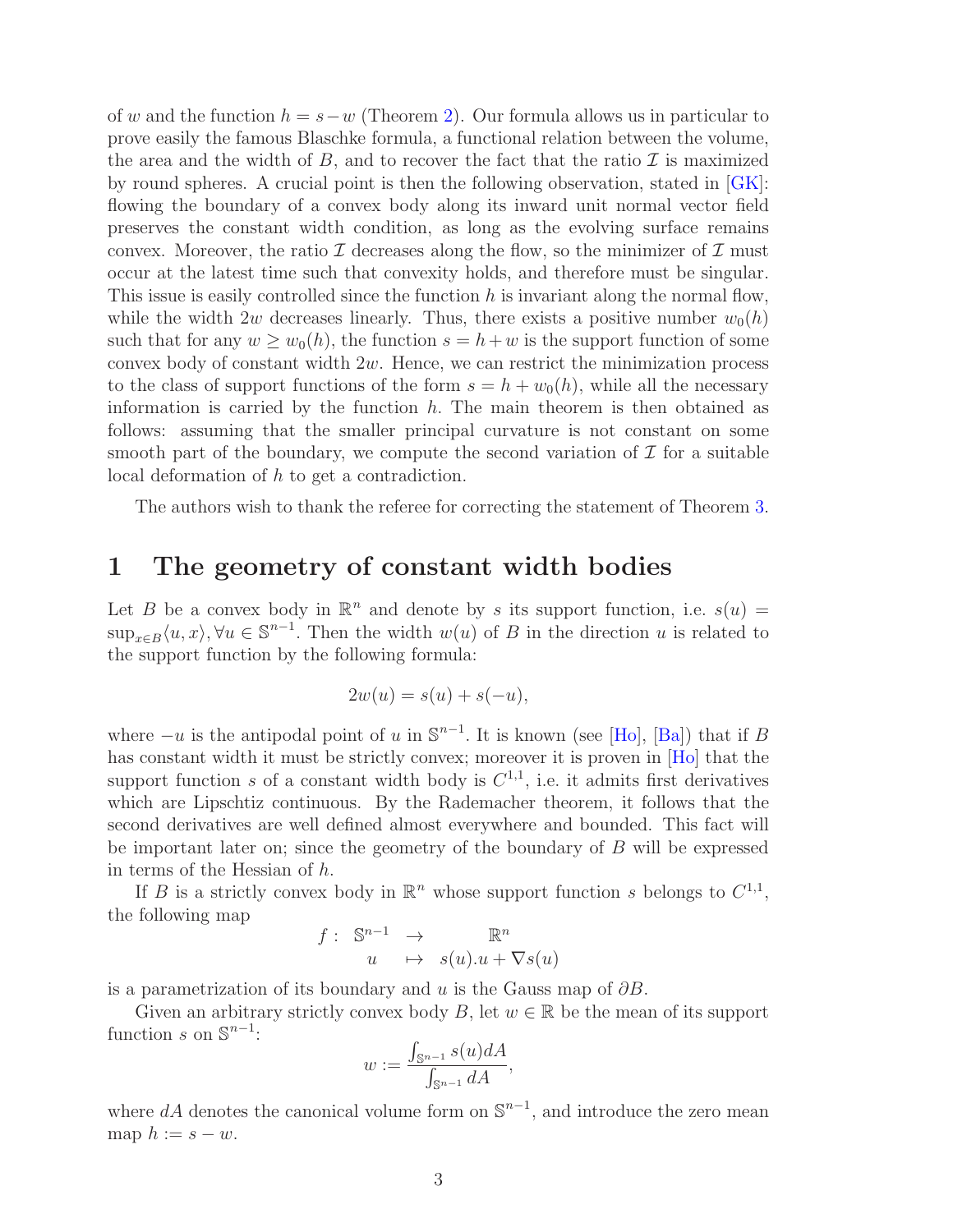Then  $B$  has constant width  $2w$  if and only if the function  $h$  is odd, i.e.

<span id="page-4-2"></span>
$$
h(u) + h(-u) = 0.
$$

The following inequality will be crucial for us:

**Proposition 1 (Wirtinger inequality)** Let  $h \in C^{1,1}(\mathbb{S}^{n-1})$  with vanishing mean and dA the volume element on  $\mathbb{S}^{n-1}$ . Then

$$
\mathcal{E}(h) := \int_{\mathbb{S}^{n-1}} \left( \frac{1}{n-1} |\nabla h|^2 - h^2 \right) dA \ge 0,
$$

with equality if h is a first eigenfunction of the Laplacian on the sphere  $\mathbb{S}^{n-1}$ .

This result is easily proved once the theory of spherical harmonics, generalizing Fourier analysis to higher dimension, is developed (see [\[GW\]](#page-10-8), p. 1288).

From now on, we restrict ourselves to the case of dimension 3. Our first step consists of expressing the local geometry of the boundary of a convex body  $B$  in terms of the data  $(h, w)$ . We recall that the Hessian of h is the symmetric tensor defined by  $Hess(h)(X, Y) = \langle \nabla_X \nabla h, Y \rangle$ , where  $\nabla$  denotes the Levi-Civita connection of the round metric of  $\mathbb{S}^2$ . The two invariants of  $Hess(h)$  are its trace, which is the well known Laplace-Beltrami operator ∆ and its determinant, that we shall denote in the following by  $H(h)$ .

<span id="page-4-1"></span>**Theorem 1** The area element of  $\partial B$ , denoted by  $d\overline{A}$ , is given by:

$$
d\bar{A} = (w^2 + \alpha w + \beta)dA,
$$

where we set

$$
\alpha := 2h + \Delta h
$$
 and  $\beta := h^2 + h\Delta h + H(h)$ .

Moreover, its principal curvatures  $k_1$  and  $k_2$ , whenever they exist, take the following form:

$$
k_{1,2} = \frac{2w + \alpha \pm \sqrt{\alpha^2 - 4\beta}}{2(w^2 + \alpha w + \beta)}.
$$

<span id="page-4-0"></span>In the case where B has constant width, we deduce the following formulas for its volume  $\mathcal{V}(B)$  and the area of its boundary  $\mathcal{A}(\partial B)$ :

**Theorem 2** Let B be a convex body of constant width  $2w$  in  $\mathbb{R}^3$ . Then:

$$
\mathcal{V}(B) = \frac{4\pi}{3}w^3 - w\mathcal{E}(h),
$$

$$
\mathcal{A}(\partial B) = 4\pi w^2 - \mathcal{E}(h).
$$

This allows us to recover the famous Blaschke formula, a functional relation between the volume, the area and the width:

Corollary 1 (Blaschke formula) Let B be a convex body in  $\mathbb{R}^3$  of constant width 2w. Then:

$$
\mathcal{V}(B) = w\mathcal{A}(\partial B) - \frac{8}{3}\pi w^3.
$$

The proofs of Theorem [1](#page-4-1) and [2](#page-4-0) are postponed at the end of the paper (sections 4 and 5).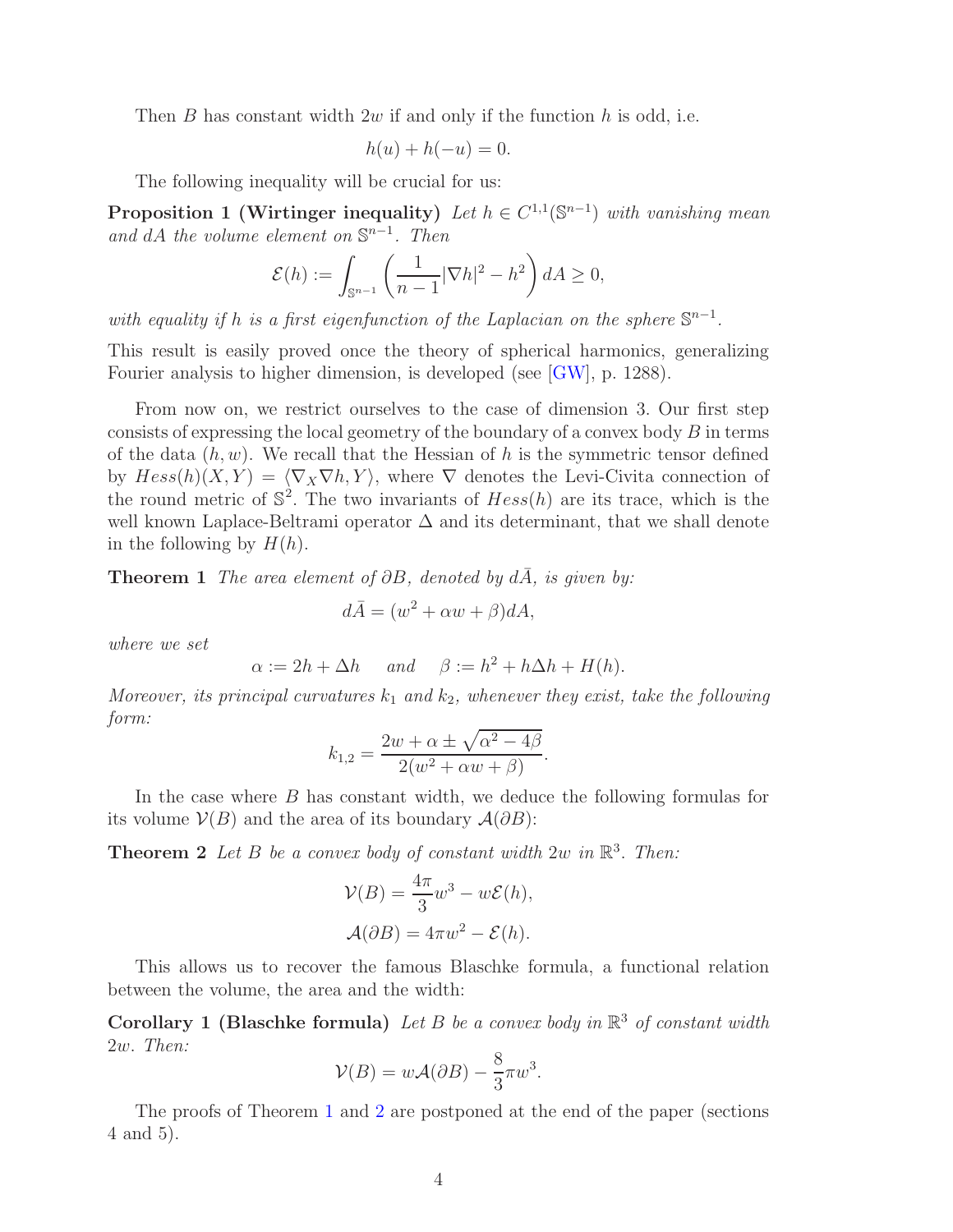#### 2 The Blaschke-Lebesgue problem

Let B be a convex body of constant width 2w and denote by  $B_w$  the round ball of radius w. Introduce the ratio

$$
\mathcal{I}(B) = \frac{\mathcal{V}(B)}{\mathcal{V}(B_w)} = \frac{\mathcal{V}(B)}{4\pi w^3/3}.
$$

By Theorem [2,](#page-4-0) we have

$$
\mathcal{I}(B) = \mathcal{I}(h, w) = 1 - \frac{\mathcal{E}(h)}{4\pi w^2/3}.
$$

It follows from the Wirtinger inequality that the ratio  $\mathcal{I}(B)$  is less than or equal to 1 and equality is attained when  $h$  is a first eigenfunction of the Laplacian, as it is the case of balls  $B = B_w$ . Moreover, for a given h, *I* increases with respect to w. Hence it reaches its minimum at the lowest value of w such that  $h + w = s$  is the support function of a convex body; we define  $w_0(h)$  to be this crucial quantity. Increasing (resp. decreasing) the value of w corresponds geometrically to flowing the boundary of B parallel to itself, i.e. along its outward (resp. inward) normal vector. Therefore the map h corresponds to a one-parameter family of parallel surfaces, labelled by the parameter  $w \in [w_0(h), \infty)$ . The inward normal flow can be continued as long as the surface is smooth. By Theorem [1,](#page-4-1) this is equivalent to the fact that the area element dA is strictly positive. Hence, we deduce an explicit expression for  $w_0(h)$ :

$$
w_0(h) = \inf \{ w \in \mathbb{R}^+ | w^2 + \alpha w + \beta > 0 \text{ a.e. on } \mathbb{S}^2 \}
$$

and the convex body B corresponding to  $s = h + w_0(h)$  is always singular.

**Remark 1** One can check that  $w_0(h) = ||W(h)||_{L^{\infty}(\mathbb{S}^2)}$ , where

$$
W(h)(u) := \frac{-\alpha + \sqrt{\alpha^2 - \beta}}{2}.
$$

The directions u of  $\mathbb{S}^2$  where the area element vanishes corresponds precisely to points  $f(u)$  of the boundary which are singular. The next theorem shows that in the smooth parts of a local minimizer of  $\mathcal I$ , such a situation actually occurs for every pair of antipodal directions  $(u, -u)$ . We point out that this result is roughly equivalent to one of the main results of [\[BLO\]](#page-10-9) (Theorem 5).

<span id="page-5-0"></span>**Theorem 3** Let  $(h, w_0(h))$  be a local minimizer of  $\mathcal{I}(h, w)$  and let U be an open subset of  $\mathbb{S}^2$  where h is smooth. Then for every point u of U, the area element  $d\overline{A}$ vanishes at one of the points u and  $-u$ .

*Proof.* We proceed by contradiction assuming that there is an open subset U of  $\mathbb{S}^2$ where h is smooth and such that  $(w_0(h))^2 + \alpha w_0(h) + \beta > 0$  in  $U \cup (-U)$ . Consider a smooth map v such that  $v(u) + v(-u) = 0$ ,  $\forall u \in \mathbb{S}^2$  and whose support is contained in  $U \cup (-U)$  and define the deformation  $h^{\epsilon} := h + \epsilon v$  of h. For small  $\epsilon$ ,

$$
w_0(h^{\epsilon}) = w_0(h),
$$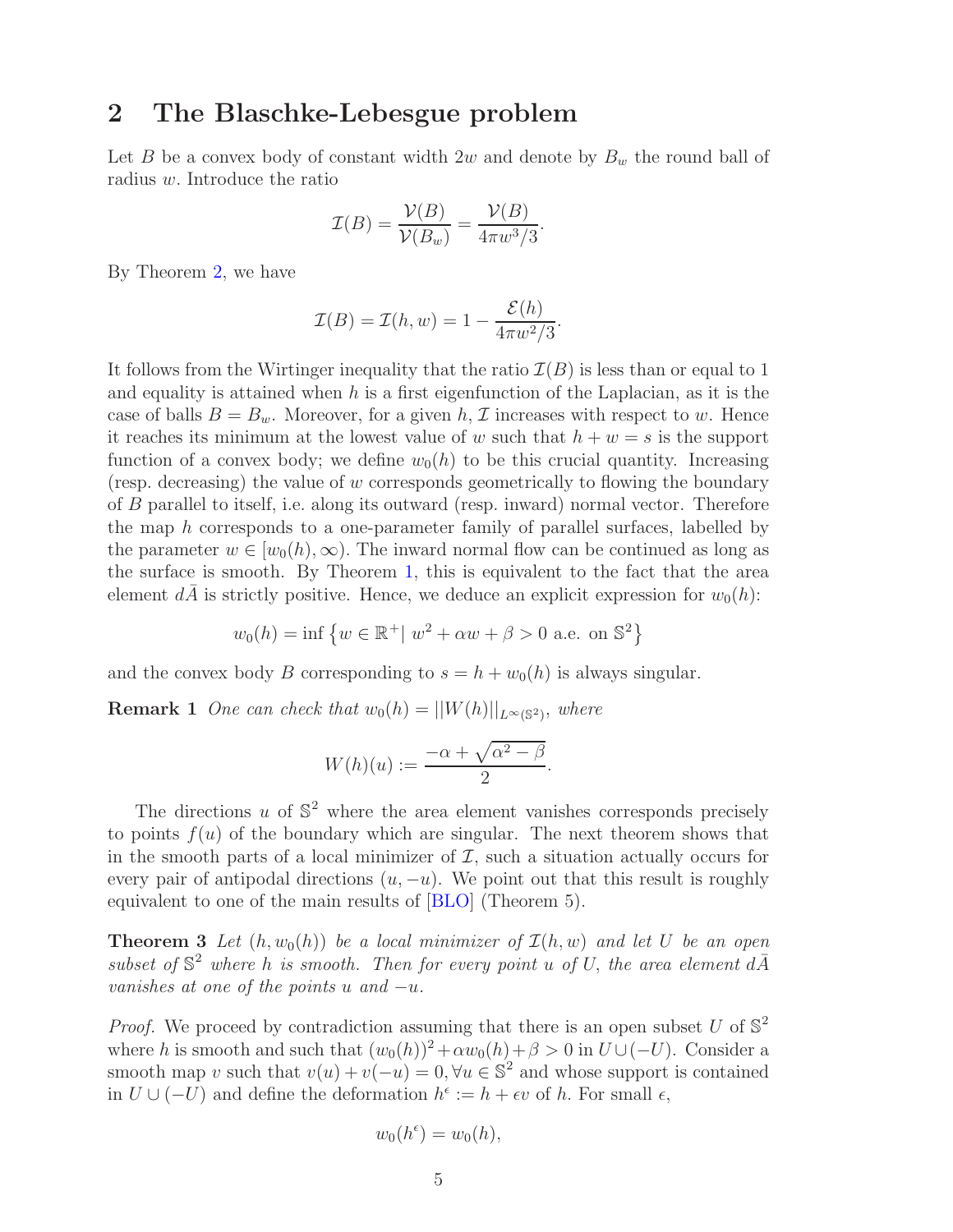hence

$$
\frac{\mathcal{E}(h^{\epsilon})}{w_0^2(h^{\epsilon})} = \frac{\mathcal{E}(h)}{w_0^2(h)} + \epsilon \frac{\delta \mathcal{E}(h, v)}{w_0^2(h)} + \frac{\epsilon^2}{2} \frac{\delta^2 \mathcal{E}(h, v)}{w_0^2(h)} + o(\epsilon^2).
$$

As h is a minimizer of  $\mathcal{I}$ , and thus a maximizer of  $\mathcal{E}(h)/w_0^2(h)$ , we must have both  $\delta \mathcal{E}(h, v) = 0$  and  $\delta^2 \mathcal{E}(h, v) \leq 0$ . On the other hand the functional  $\mathcal{E}$  is quadratic, so that  $\delta^2 \mathcal{E}(h, v) = \mathcal{E}(v)$ , which is positive by the Wirtinger inequality (Proposition [1\)](#page-4-2). Finally, the support of v being contained in  $U \cup (-U)$ , v cannot be an eigenfunction of the Laplacian and we get the required contradiction.

#### 3 Proof of the main theorem

We are now in position to prove our main result: assume that  $B$  is a local minimizer of  $\mathcal{I}(B)$  and let h be the associated map. For the sake of brevity we set  $\tilde{w} := w_0(h)$ in the following. Let U be an open subset of  $\mathbb{S}^2$  such that  $f(U)$  is a smooth part of  $\partial B$ . In particular, by Theorem [1,](#page-4-1)  $\tilde{w}^2 + \alpha \tilde{w} + \beta > 0$  on U. Hence by Theorem  $3, \tilde{w}^2 + \alpha(u)\tilde{w} + \beta(u) = 0, \forall u \in -U$  $3, \tilde{w}^2 + \alpha(u)\tilde{w} + \beta(u) = 0, \forall u \in -U$ . Since  $\alpha$  is odd and  $\beta$  is even, it follows that  $\tilde{w}^2 - \alpha(u)\tilde{w} + \beta(u) = 0$ ,  $\forall u \in U$ . Consequently, by Theorem [1,](#page-4-1)

$$
k_{1,2} = \frac{2\tilde{w} + \alpha \pm \sqrt{\alpha^2 - 4\beta}}{2(\tilde{w}^2 + \alpha \tilde{w} + \beta)} = \frac{2\tilde{w} + \alpha \pm \sqrt{\alpha^2 - 4\alpha \tilde{w} + 4\tilde{w}^2}}{2(\tilde{w}^2 + \alpha \tilde{w} + (\alpha \tilde{w} - \tilde{w}^2))}
$$

$$
= \frac{2\tilde{w} + \alpha \pm |\alpha - 2\tilde{w}|}{4\alpha \tilde{w}},
$$

so that  $k_1 = \frac{1}{\alpha}$  $rac{1}{\alpha}$  and  $k_2 = \frac{1}{2i}$  $\frac{1}{2\tilde{w}}$ . Hence the principal curvature  $k_2$  is constant on U and equal to the inverse of the width  $2\tilde{w}$  of B. Finally, since  $\alpha(u) \geq 0$ , we have

$$
2\tilde{w} = -\alpha(-u) + \sqrt{\alpha^2(-u) - 4\beta(-u)} = \alpha(u) + \sqrt{\alpha^2(u) - 4\beta(u)} \ge \alpha,
$$

so  $\frac{1}{2\tilde{w}} \leq \frac{1}{\alpha}$  $\frac{1}{\alpha}$ , that is  $k_2$  is the smaller curvature and the proof is complete.

## 4 The local geometry of  $\partial B$  (proof of Theorem [1\)](#page-4-1)

Let  $(x, y)(u)$  be an isothermic coordinate chart from a dense subset of  $\mathbb{S}^2$  into an open subset U of  $\mathbb{R}^2$  (for example the stereographic projection onto  $U = \mathbb{R}^2$ ) and denote by  $e^r$  the conformal factor, i.e.  $e^r = |\partial_x| = |\partial_y|$ . In particular the area element is given by  $dA = e^r dx dy$ . The coefficients of the Hessian of h in the coordinates  $(x, y)$ are:

$$
a := e^{-2r} \langle \nabla_{\partial_x} \nabla h, \partial_x \rangle,
$$
  

$$
b := e^{-2r} \langle \nabla_{\partial_x} \nabla h, \partial_y \rangle = e^{-2r} \langle \nabla_{\partial_y} \nabla h, \partial_x \rangle,
$$
  

$$
c := e^{-2r} \langle \nabla_{\partial_y} \nabla h, \partial_y \rangle.
$$

We recall that the boundary of  $\partial B$  is parametrized by  $f(u) = s(u)u + \nabla s(u)$  $s(u)u + \nabla h(u)$ . In order to compute the first derivatives of f, we use the Gauss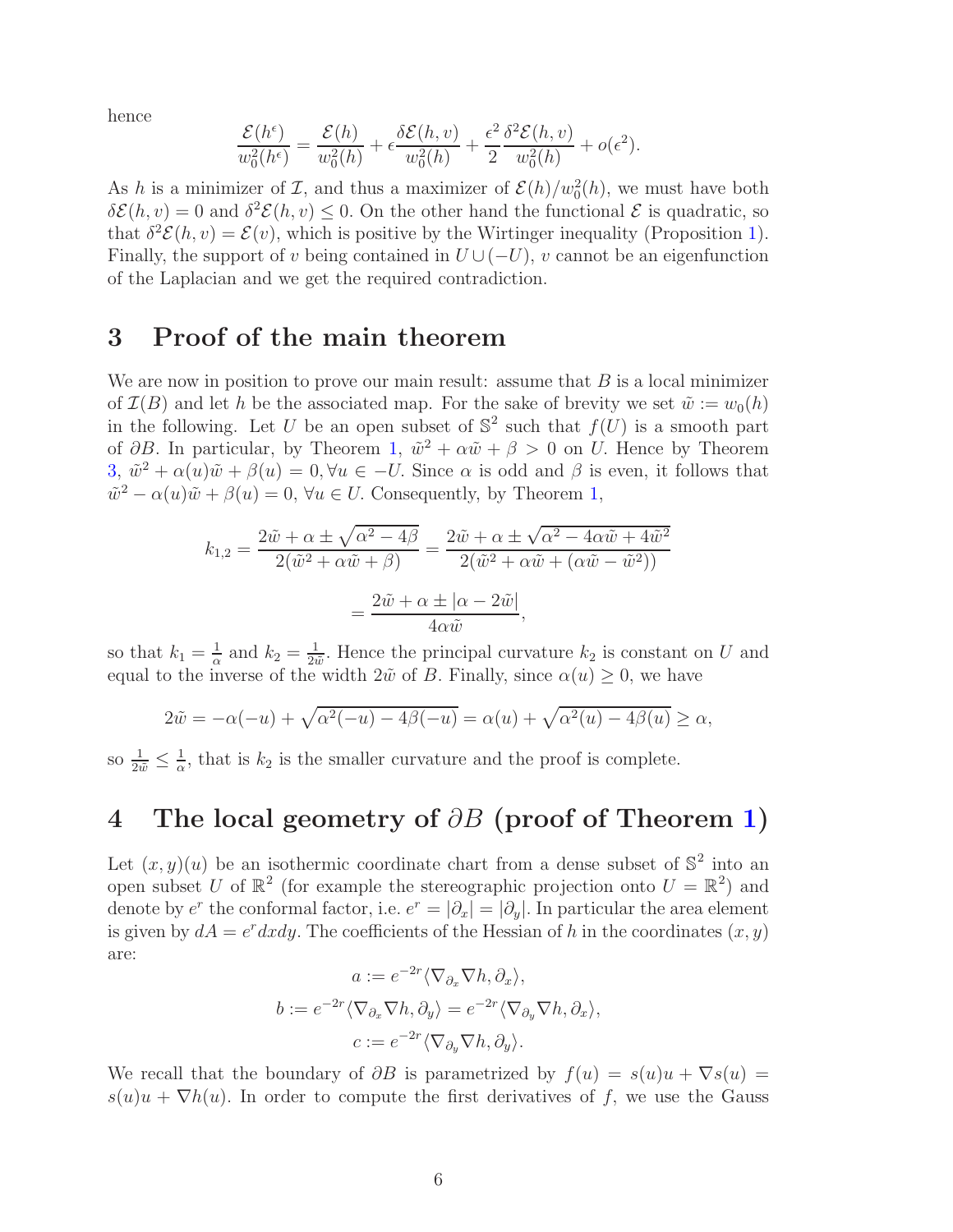formula of the embedding of the sphere  $\mathbb{S}^2$  in  $\mathbb{R}^3$ , which relates the flat connection D of  $\mathbb{R}^3$  to the Levi-Civita connection  $\nabla$  on the sphere:

$$
(D_X Y)(u) = (\nabla_X Y)(u) - \langle X, Y \rangle u.
$$

It follows that

$$
f_x = s\partial_x + \nabla_{\partial_x} \nabla h = (s+a)\partial_x + b\partial_y,
$$

and

$$
f_y = s\partial_y + \nabla_{\partial_y} \nabla h = b\partial_x + (s+c)\partial_y.
$$

The trace  $a + c = \Delta h$  and the determinant  $H(h) := ac - b^2$  of the Hessian matrix of h are intrinsic quantities, i.e. they depend only on the metric on  $\mathbb{S}^2$ , and not on the choice of coordinates.

We then compute the coefficients of the first fundamental form of the immersion  $f$ :

$$
E := \langle f_x, f_x \rangle = ((s+a)^2 + b^2)e^{2r}, \qquad F := \langle f_x, f_y \rangle = (2s+a+c)be^{2r},
$$
  

$$
G := \langle f_y, f_y \rangle = ((s+c)^2 + b^2)e^{2r}.
$$

It follows that

$$
\sqrt{EG - F^2}e^{-2r} = (((s + a)^2 + b^2)((s + c)^2 + b^2) - 4(s + a + s + c)^2b^2)^{1/2}
$$
  
=  $(s^2 + s(a + c) + ac - b^2) = (w^2 + (2h + a + c)w + h^2 + (a + c)h + ac - b^2).$ 

and we deduce the first part of Theorem [1:](#page-4-1)

$$
d\overline{A} = \sqrt{EG - F^2}dxdy = \sqrt{EG - F^2}e^{-2r}dA
$$

$$
= ((w^2 + (2h + \Delta h)w + h^2 + h\Delta h + H(h))dA.
$$

Next we calculate the coefficients of the second fundamental form: since  $N(u)$  = u, we have:

$$
l := \langle \partial_x N(u), f_x \rangle = \langle \partial_x u, f_x \rangle = e^{2r}(s+a),
$$
  
\n
$$
m := \langle \partial_x N(u), f_y \rangle = \langle \partial_x u, f_y \rangle = e^{2r}b,
$$
  
\n
$$
n := \langle \partial_y N(u), f_y \rangle = \langle \partial_y u, f_y \rangle = e^{2r}(s+c).
$$

Thus

$$
lG+nE-2mF = e^{4r} ((s+a)((s+c)^2+b^2) + (s+c)((s+a)^2+b^2) - 2b^2(2s+a+c))
$$
  
=  $e^{4r} ((s+a)(s+c)(2s+a+c) - b^2(2s+a+c))$   
=  $e^{4r}(w^2 + \alpha w + \beta)(2w + \alpha),$ 

and

$$
ln - m2 = e4r ((s + c)(s + a) - b2) = e4r (w2 + \alpha w + \beta).
$$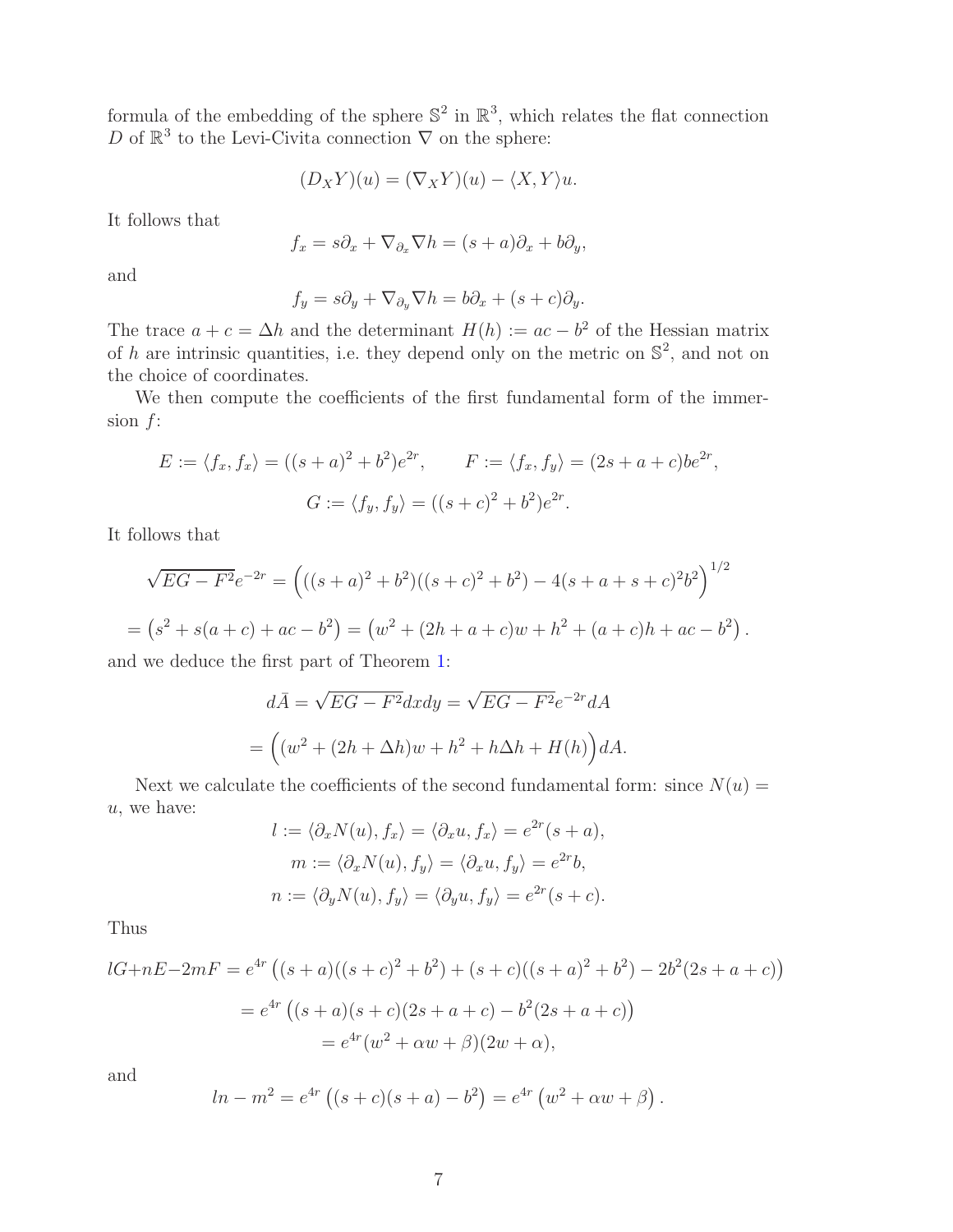Thus, at a point  $f(u)$  where  $d\overline{A}$  does not vanish, the mean curvature and the Gaussian curvature of  $\partial B$  are given by

$$
2H = \frac{lG + nE - 2mF}{EG - F^2} = \frac{2w + \alpha}{w^2 + \alpha w + \beta},
$$

and

$$
K = \frac{\ln - m^2}{EG - F^2} = \frac{1}{w^2 + \alpha w + \beta},
$$

so that

$$
H^{2} - K = \frac{(2w + \alpha)^{2} - 4(w^{2} + \alpha w + \beta)}{4(w^{2} + \alpha w + \beta)^{2}} = \frac{\alpha^{2} - 4\beta}{4(w^{2} + \alpha w + \beta)^{2}}.
$$

Hence the principal curvatures  $k_1$  and  $k_2$  of the immersion at the point  $f(u)$  are

$$
k_{1,2} = H \pm \sqrt{H^2 - K} = \frac{2w + \alpha \pm \sqrt{\alpha^2 - 4\beta}}{2(w^2 + \alpha w + \beta)}.
$$

#### 5 Volume and area of  $\partial B$  (proof of Theorem [2\)](#page-4-0)

The only tricky part of the proof is the following lemma:

**Lemma 1** If  $B$  has constant width, then

<span id="page-8-0"></span>
$$
\int_{\mathbb{S}^2} H(h) dA = \frac{1}{2} \int_{\mathbb{S}^2} |\nabla h|^2 dA.
$$

*Proof.* Denoting the complex structure on  $\mathbb{S}^2$  by j, we have  $j\partial_x = \partial_y$ ,  $j\partial_y = -\partial_x$ . The proof is based on the following formula for the curvature tensor on the sphere:

$$
\langle R(X,Y)Z,W\rangle = \langle X,Z\rangle \langle Y,W\rangle - \langle Y,Z\rangle \langle X,W\rangle
$$

with  $X = \partial_x, Y = \partial_y, Z = \nabla h, W = j \nabla h$ . On the one hand,

$$
\int_{U} (\langle X, Z \rangle \langle Y, W \rangle - \langle Y, Z \rangle \langle X, W \rangle) dxdy
$$
\n
$$
= \int_{U} (\langle \partial_x, \nabla h \rangle \langle j \partial_x, j \nabla h \rangle - \langle \partial_y, \nabla h \rangle \langle \partial_y, j \nabla h \rangle) dxdy
$$
\n
$$
= \int_{U} (h_x^2 + h_y^2) dxdy = \int_{\mathbb{S}^2} |\nabla h|^2 dA.
$$

On the other hand, using the fact that j is parallel, i.e.  $\nabla_X jY = j\nabla_X Y$ , we have

$$
\int_{U} \langle R(\partial_x, \partial_y) \nabla h, j \nabla h \rangle dx dy = \int_{U} (\langle \nabla_{\partial_y} \nabla_{\partial_x} \nabla h, j \nabla h \rangle - \langle \nabla_{\partial_x} \nabla_{\partial_y} \nabla h, j \nabla h \rangle) dx dy
$$

$$
= \int_{U} (-\langle \nabla_{\partial_x} \nabla h, \nabla_{\partial_y} j \nabla h \rangle + \langle \nabla_{\partial_y} \nabla h, \nabla_{\partial_x} j \nabla h \rangle) dx dy
$$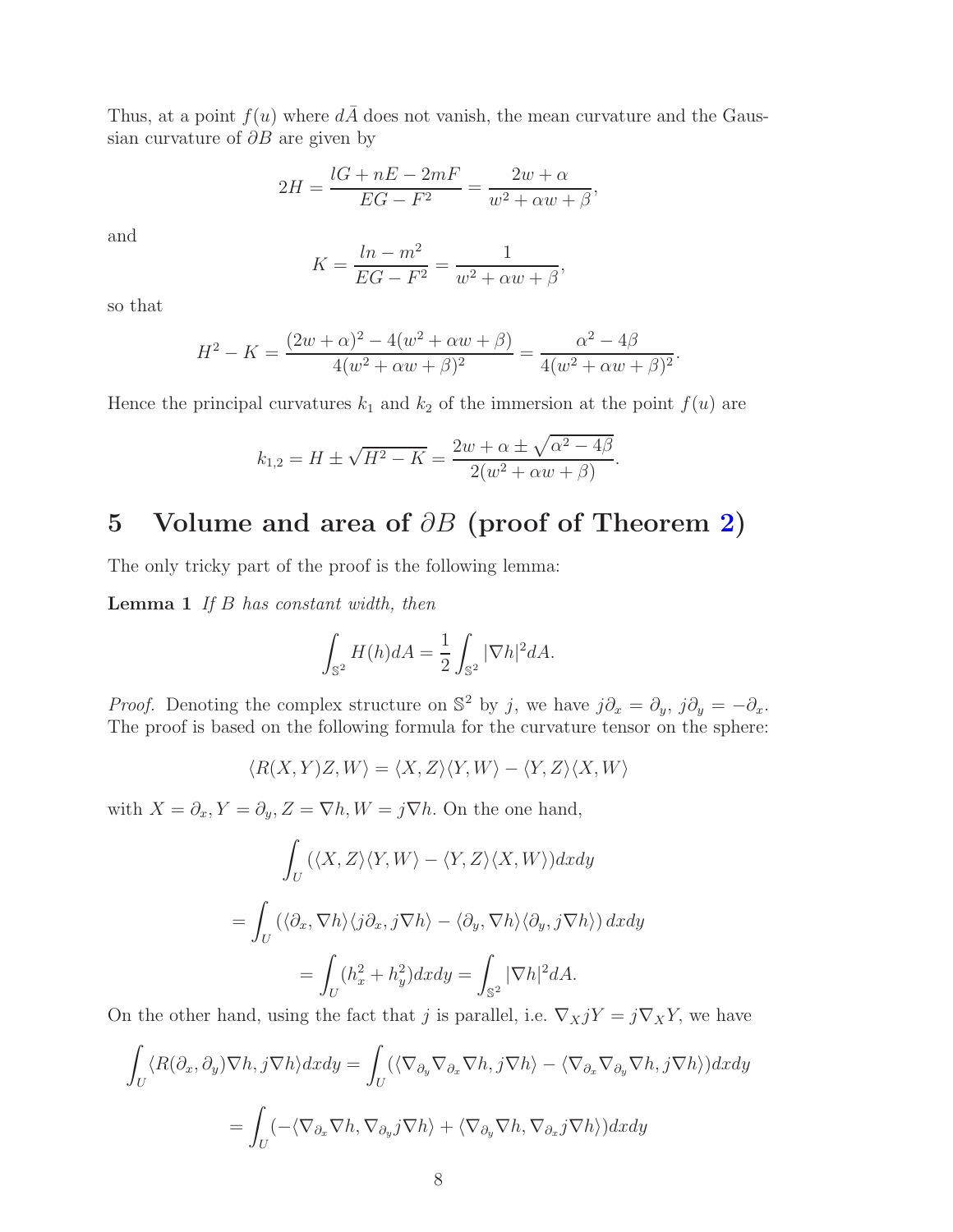$$
= \int_{U} \left( -\langle \nabla_{\partial_x} \nabla h, j \nabla_{\partial_y} \nabla h \rangle + \langle \nabla_{\partial_y} \nabla h, j \nabla_{\partial_x} \nabla h \rangle \right) dx dy
$$

$$
= 2 \int_{U} \langle \nabla_{\partial_y} \nabla h, j \nabla_{\partial_x} \nabla h \rangle \right) dx dy
$$

$$
= 2 \int_{U} \langle (b\partial_x + c\partial_y), (-b\partial_x + a\partial_y) \rangle dx dy
$$

$$
= 2 \int_{U} (ac - b^2)e^{2r} dx dy = 2 \int_{\mathbb{S}^2} H(h) dA,
$$

hence the proof of the lemma is complete.

In order to calculate the volume of  $B$ , we use the divergence theorem. Recalling that u is the unit outward normal vector of the smooth parts of  $\partial B$ , and that  $f(u) = s(u)u + \nabla h(u)$ , we have

$$
\mathcal{V}(B) = \frac{1}{3} \int_{\mathbb{S}^2} \langle f(u), u \rangle d\bar{A} = \frac{1}{3} \int_{\mathbb{S}^2} s(u) d\bar{A}
$$
  
=  $\frac{1}{3} \int_{\mathbb{S}^2} (h + w)(w^2 + \alpha w + \beta) dA$   
=  $\frac{w^3}{3} \int_{\mathbb{S}^2} dA + \frac{w^2}{3} \int_{\mathbb{S}^2} (3h + \Delta h) dA + \frac{w}{3} \int_{\mathbb{S}^2} (3h^2 + 2h\Delta h + H(h)) dA$   
+  $\frac{1}{3} \int_{\mathbb{S}^2} (h^3 + h^2\Delta h + hH(h)) dA.$ 

Since  $h$  has zero mean, the coefficient of  $w^2$  vanishes. Moreover, the constant width condition, i.e. the oddness of  $h$ , implies that all the cubic expressions of  $h$  and its second derivatives are odd and hence have zero mean. Thus the constant term vanishes. Finally, using the divergence theorem and Lemma [1,](#page-8-0) we obtain:

$$
\mathcal{V}(B) = \frac{w^3}{3} \int_{\mathbb{S}^2} dA + w \int_{\mathbb{S}^2} \left( h^2 + \left( -\frac{2}{3} + \frac{1}{6} \right) |\nabla h|^2 \right) dA
$$
  
=  $\frac{4\pi w^3}{3} - w \int_{\mathbb{S}^2} \left( \frac{1}{2} |\nabla h|^2 - h^2 \right) dA$   
=  $\frac{4\pi w^3}{3} - w\mathcal{E}(h),$ 

which is the required formula.

The computation of the area of  $\partial B$  uses Lemma [1](#page-8-0) as well and is straightforward:

$$
\mathcal{A}(\partial B) = \int_{\partial B} d\bar{A} = \int_{\mathbb{S}^2} \left( w^2 + (2h + \Delta h)w + (h^2 + h\Delta h + H(h)) \right) dA
$$

$$
= w^2 A(\mathbb{S}^2) + \int_{\mathbb{S}^2} h^2 dA + \int_{\mathbb{S}^2} |\nabla h|^2 dA - \frac{1}{2} \int_{\mathbb{S}^2} |\nabla h|^2 dA
$$

$$
= 4\pi^2 - \mathcal{E}(h).
$$